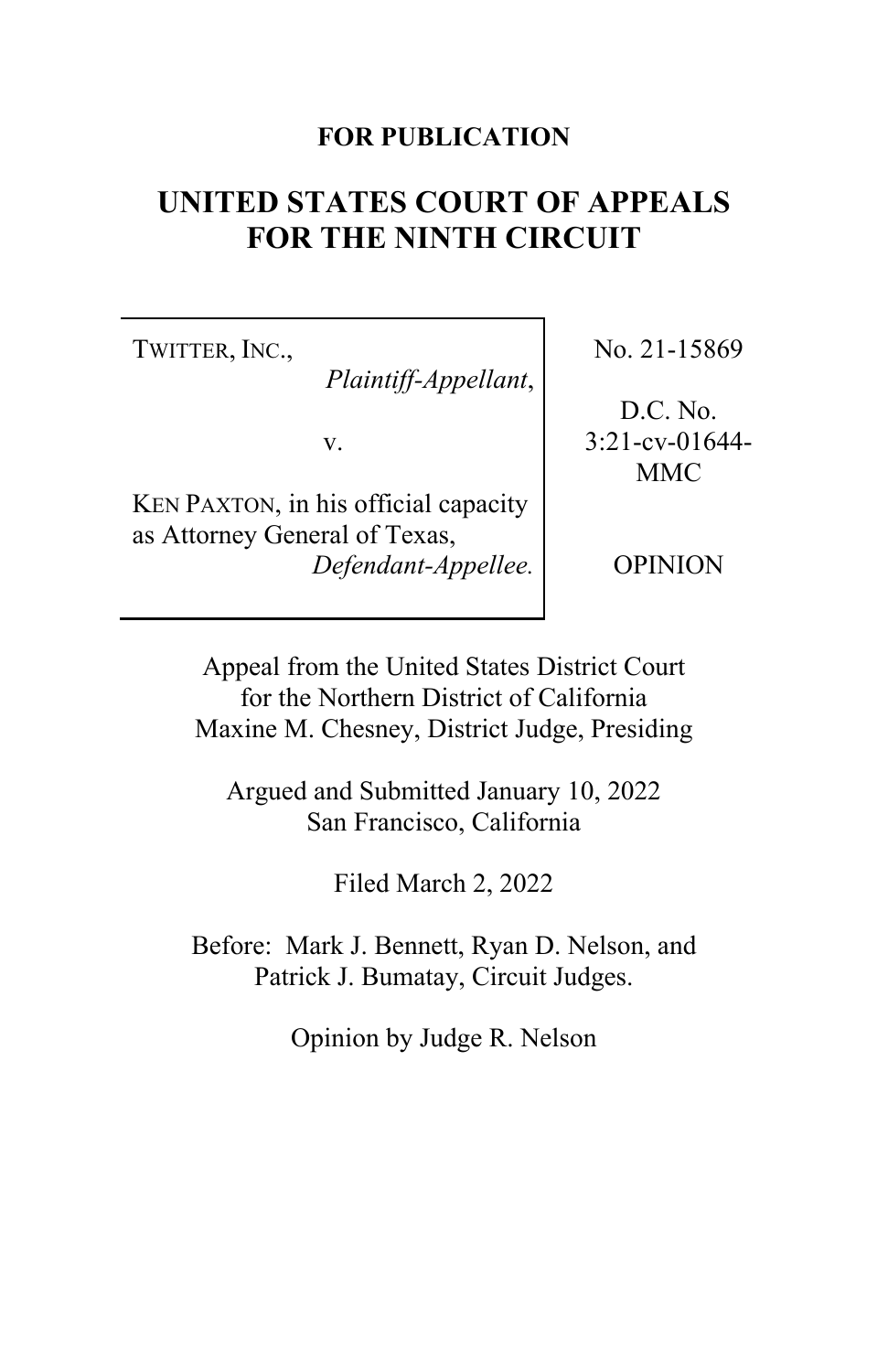# **SUMMARY[\\*](#page-1-0)**

## **Civil Rights**

The panel affirmed the district court's order dismissing, on ripeness grounds, an action brought by Twitter against Ken Paxton, the Attorney General of Texas, in his official capacity, alleging First Amendment retaliation.

After the events at the U.S. Capitol on January 6, 2021, Twitter banned President Donald Trump for life. Soon after Twitter announced the ban, the Texas Office of the Attorney General (OAG) served Twitter with a Civil Investigative Demand (CID) asking it to produce various documents relating to its content moderation decisions. Twitter sued Paxton, in his official capacity, in the Northern District of California, arguing that the CID was government retaliation for speech protected by the First Amendment. Twitter asked the district court to enjoin Paxton from enforcing the CID and from continuing his investigation, and to declare the investigation unconstitutional.

The panel held that this case was not prudentially ripe. The issues were not yet fit for judicial decision because OAG has not yet made an allegation against Twitter, because the facts were not yet developed, and because Twitter need not comply with the CID, could challenge it if it was enforced, and could have challenged the CID in Texas state court, Tex. Bus. & Com. Code § 17.61(g). While Twitter could suffer hardship from withholding court consideration, adjudicating this case now would require determining whether Twitter

<span id="page-1-0"></span>**<sup>\*</sup>** This summary constitutes no part of the opinion of the court. It has been prepared by court staff for the convenience of the reader.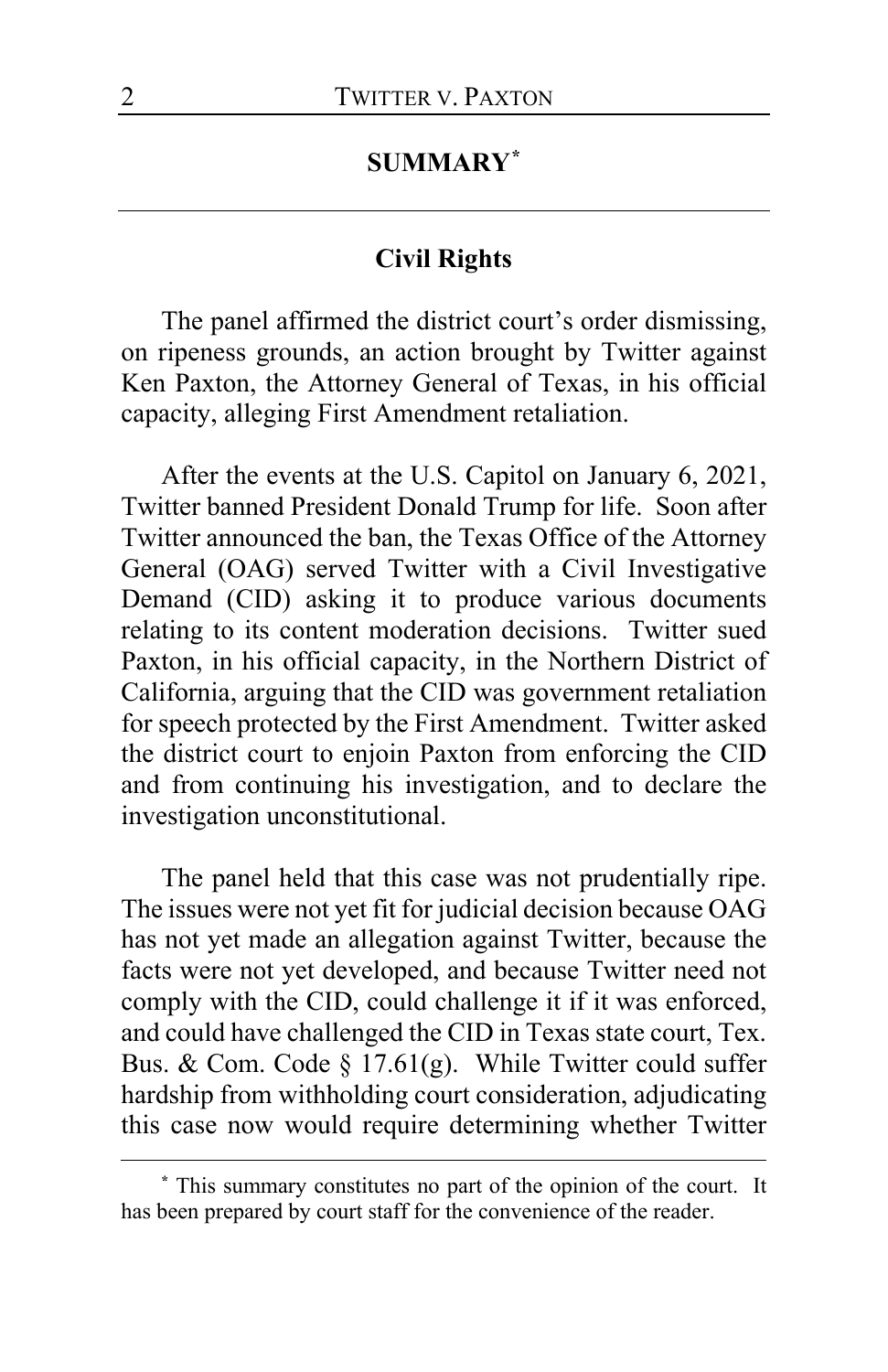has violated Texas's unfair trade practices law before OAG has a chance to complete its investigation. Any hardship to Twitter from the alleged chill of its First Amendment rights was insufficient to overcome the uncertainty of the legal issue presented in the case in its current posture.

# **COUNSEL**

Peter G. Neiman (argued), Alex W. Miller, and Rishita Apsani, Wilmer Cutler Pickering Hale and Dorr LLP, New York, New York; Mark D. Flanagan, Wilmer Cutler Pickering Hale and Dorr LLP, Palo Alto, California; Patrick J. Carome, Ari Holtzblatt, Anuradha Sivaram, and Susan Pelletier, Wilmer Cutler Pickering Hale and Dorr LLP, Washington, D.C.; for Plaintiff-Appellant.

Michael Kenneth Johnson

Lewis Brisbois Bisgaard & Smith LLP, Walnut Creek, California

Lanora C. Pettit (argued), Principal Deputy Solicitor General; Benjamin D. Wilson, Deputy Solicitor General; Judd E. Stone II, Solicitor General; William T. Thompson, Deputy Chief, Special Litigation Unit; Patrick Sweeten, Chief, Special Litigation Unit; Brent Webster, First Assistant Attorney General; Ken Paxton, Attorney General; Office of the Attorney General, Austin, Texas; for Defendant-Appellee.

Katie Townsend, Bruce D. Brown, Gabe Rottman, and Mailyn Fidler, Reporters Committee for Freedom of the Press, Washington, D.C., for Amici Curiae Reporters Committee for Freedom of the Press and Media Law Resource Center.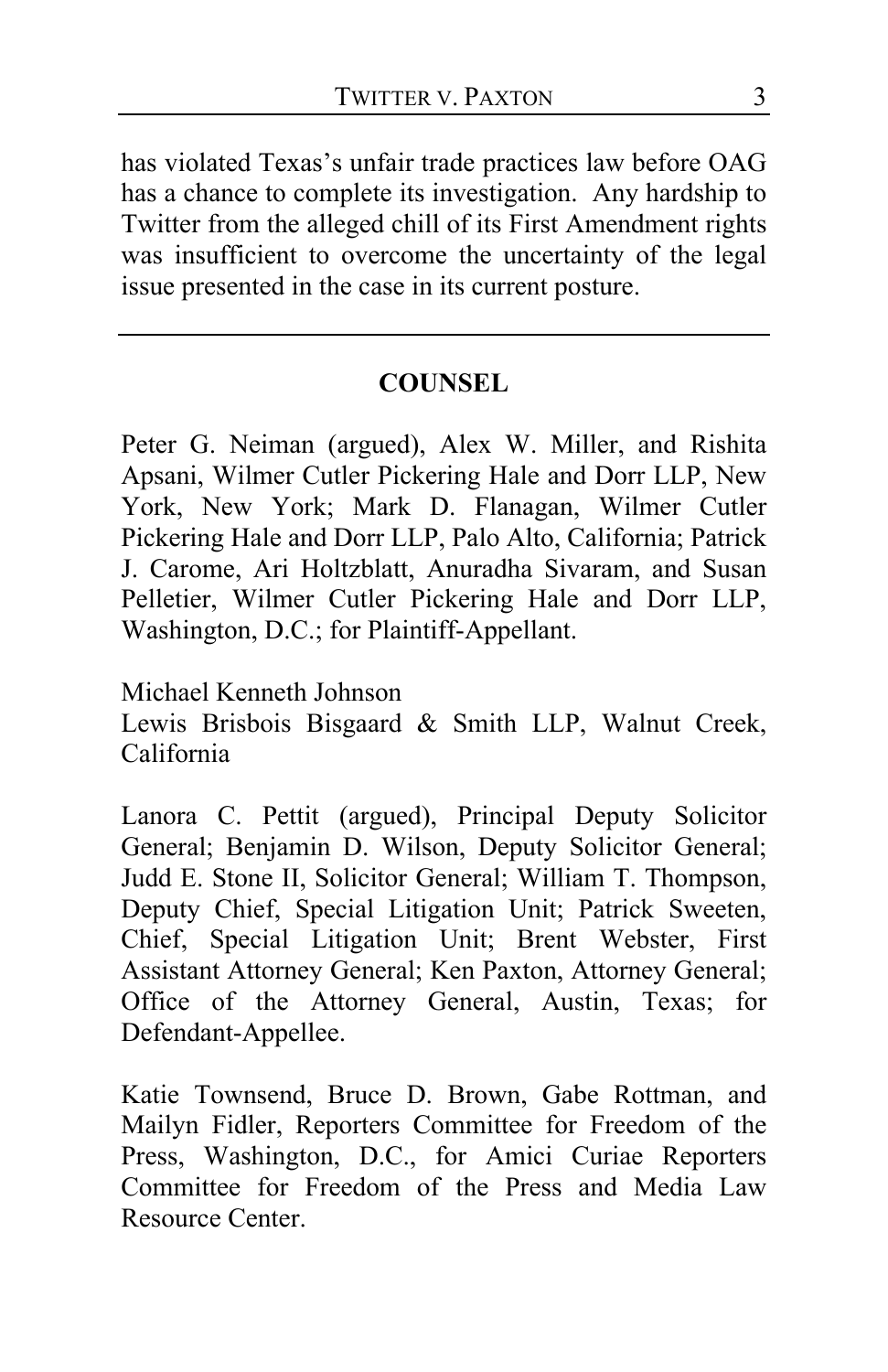Caitlin Vogus, Samir Jain, and Emma Llansó, Center for Democracy & Technology, Washington, D.C., for Amici Curiae Center for Democracy & Technology, Electronic Frontier Foundation, Media Coalition Foundation Inc., National Coalition Against Censorship, Pen America, and R Street Institute.

#### **OPINION**

R. NELSON, Circuit Judge:

After the events at the U.S. Capitol on January 6, 2021, Twitter banned President Donald Trump for life. Soon after Twitter announced the ban, the Texas Office of the Attorney General (OAG) served Twitter with a Civil Investigative Demand (CID) asking it to produce various documents relating to its content moderation decisions. Twitter sued Ken Paxton, the Attorney General of Texas, in his official capacity, arguing that the CID was government retaliation for speech protected by the First Amendment. The district court dismissed the case as not ripe. We affirm.

#### I

#### A

OAG says that it has been investigating Twitter's content-moderation decisions in response to citizen complaints since 2018. Twitter executives have said publicly that Twitter does not moderate content based on political viewpoint. After Twitter banned President Trump for life, Paxton tweeted that Twitter (along with Facebook) was "closing conservative accounts," and that it and other companies stood "ready/willing to be the left's Chinese-style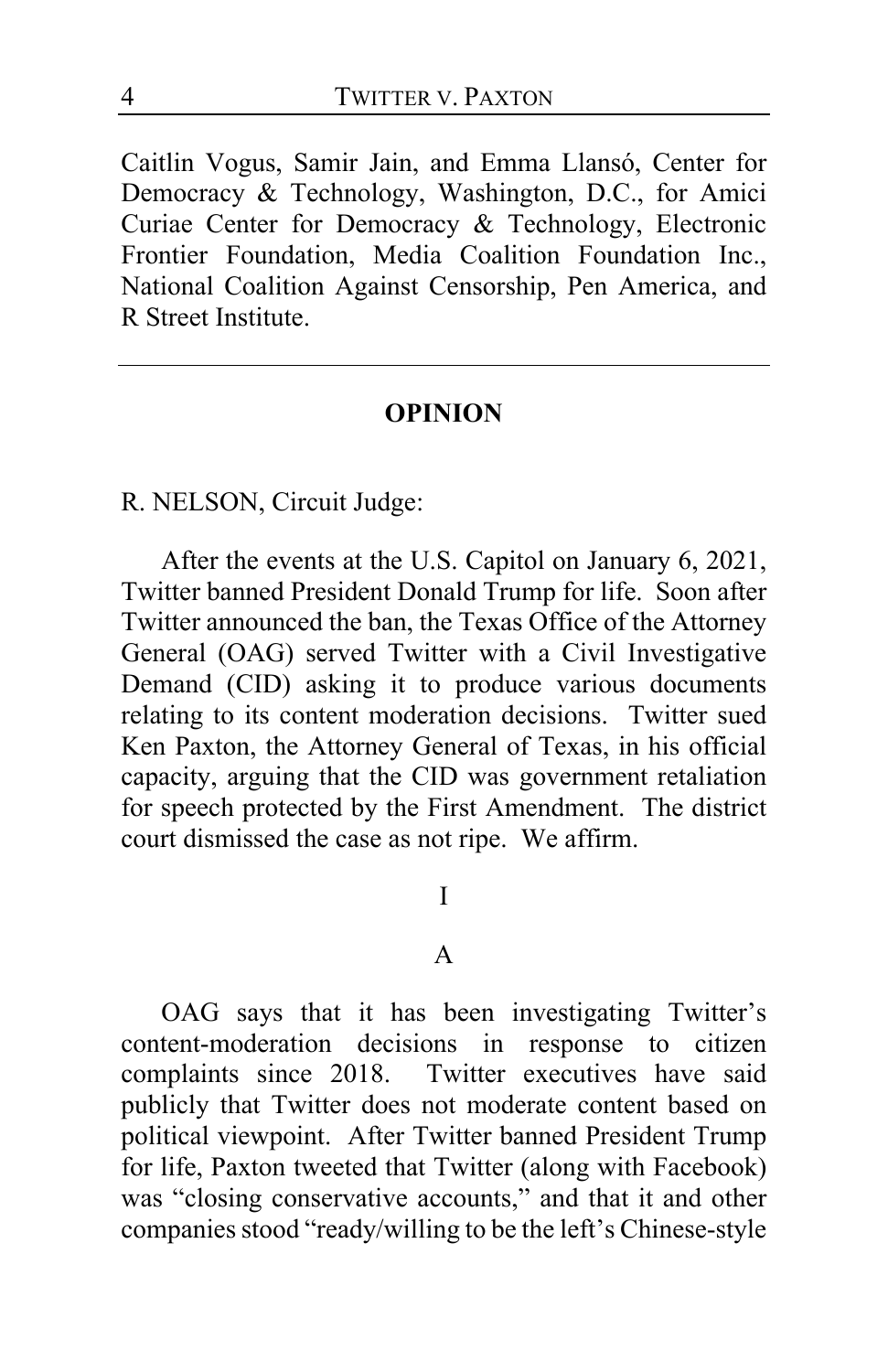thought police." He vowed that "[a]s AG, I will fight them with all I've got."

A few days later OAG served Twitter with a CID, requiring it to produce various documents related to its content moderation decisions. Paxton says that OAG "does not seek to investigate the content-moderation decisions that Twitter makes—and could not do so under [Texas's unfair and deceptive trade practices law]—but rather is conducting an investigation into whether Twitter truthfully represents its moderation policies to Texas consumers." But Twitter paints this rationale as a pretext for Paxton's unlawful retaliation.

#### B

After some negotiation, rather than respond to the CID or wait for OAG to move to enforce it in Texas state court, Twitter instead sued Paxton in the Northern District of California. It alleged that both the act of sending the CID and the entire investigation were unlawful retaliation for its protected speech. Claiming under 42 U.S.C. § 1983 that Paxton violated its First Amendment rights, Twitter asked the district court to enjoin Paxton from enforcing the CID and from continuing his investigation, and to declare the investigation unconstitutional. In Twitter's view, its content moderation decisions are protected speech because it is a publisher, and it has a First Amendment right to choose what content to publish. Pointing to Paxton's public comments, Twitter argues that the CID was served in retaliation for its protected speech and that it chills Twitter's exercise of its First Amendment rights.

In response, Paxton contested personal jurisdiction, venue, ripeness, and whether Twitter had stated a claim. On ripeness, he argued that under *Reisman v. Caplin*, 375 U.S.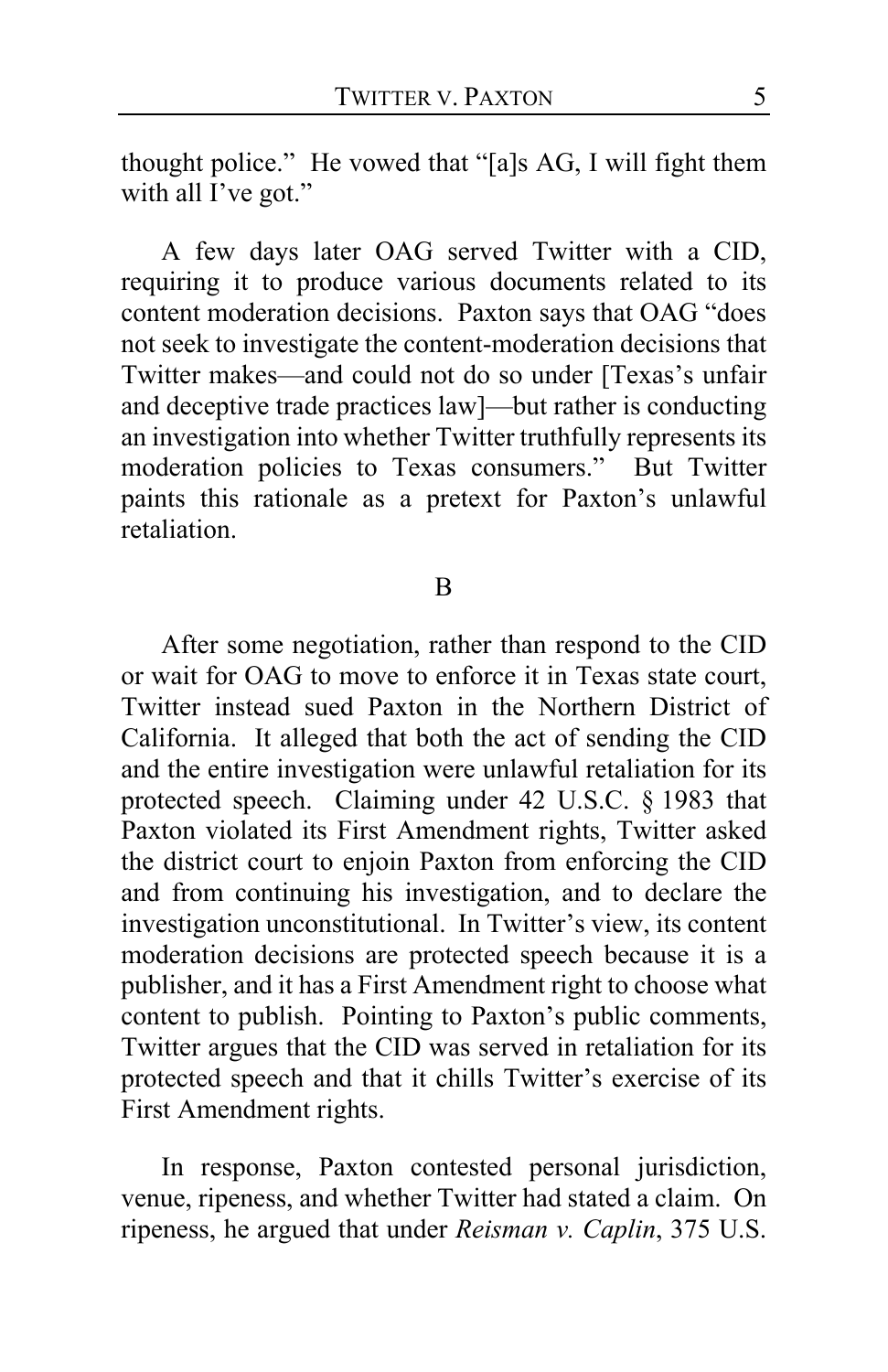440 (1964), pre-enforcement challenges to non-selfexecuting document requests are not ripe. Twitter countered that the case was ripe because it had already suffered a real First Amendment injury—its speech was already being chilled. The district court held that it had personal jurisdiction and that venue was proper, and then dismissed the case as not ripe, relying on *Reisman*. It did not reach whether Twitter stated a claim.

After the district court dismissed the case, Twitter moved for an injunction pending appeal, arguing again that the case was ripe. The district court declined to issue one, relying on the same reasoning as before. Twitter then appealed that order to this Court, and a divided motions panel affirmed. Twitter now appeals the district court's original order dismissing the case.

II

The district court's decision to dismiss a case for lack of ripeness is reviewed de novo. *Wolfson v. Brammer*, 616 F.3d 1045, 1053 (9th Cir. 2010). The district court's decision may be affirmed on any ground supported by the record, even if not relied on by the district court. *Cassirer v. Thyssen-Bornemisza Collection Found.*, 862 F.3d 951, 974 (9th Cir. 2017).

III

### A

### 1

Along with standing and mootness, ripeness is one of three justiciability requirements. Ripeness "is 'drawn both from Article III limitations on judicial power and from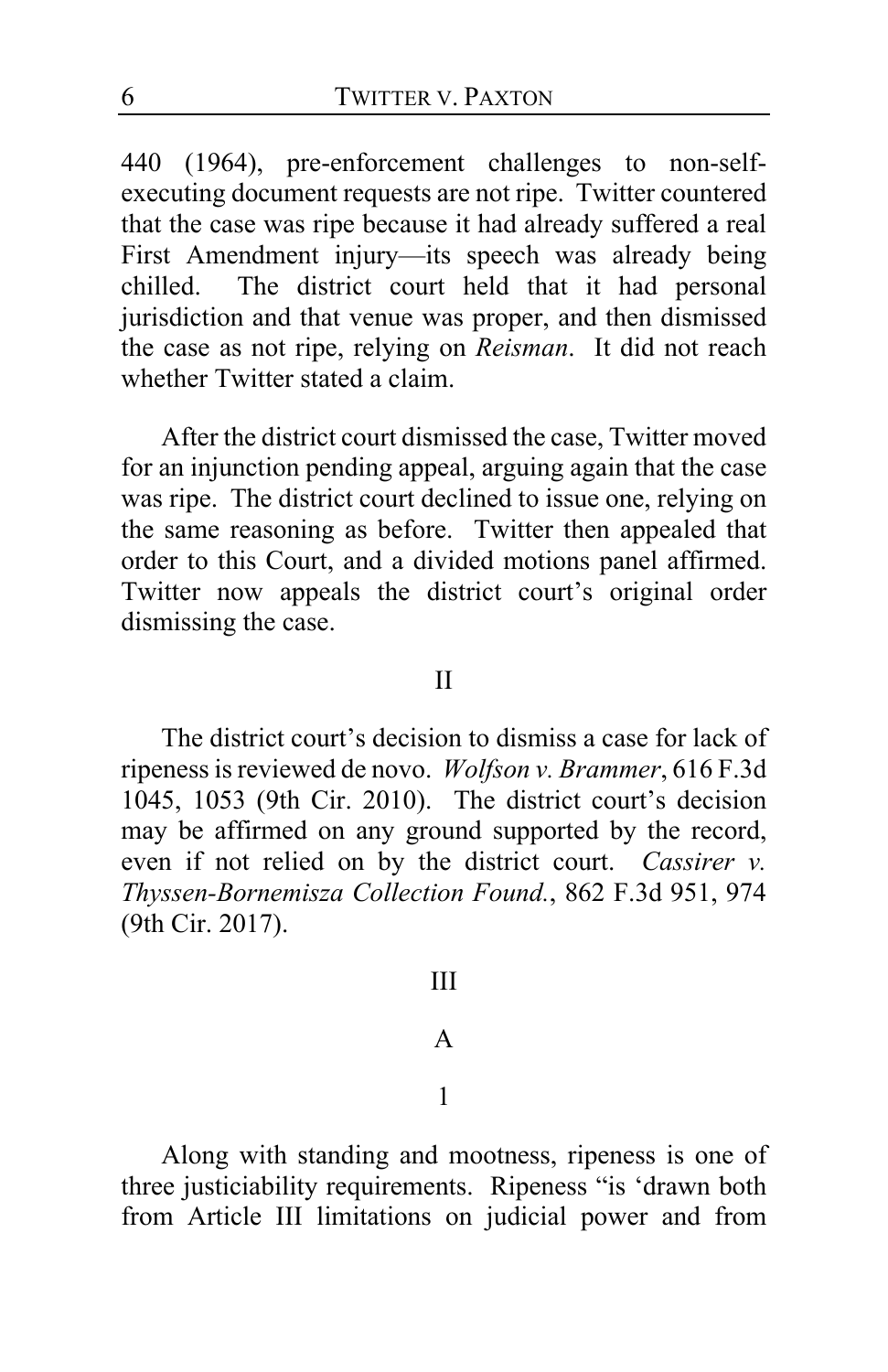prudential reasons for refusing to exercise jurisdiction.'" *Ass'n of Irritated Residents v. EPA*, 10 F.4th 937, 944 (9th Cir. 2021) (citing *Nat'l Park Hosp. Ass'n v. Dep't of Interior*, 538 U.S. 803, 808 (2003)). The "basic rationale" of the ripeness requirement is "to prevent the courts, through avoidance of premature adjudication, from entangling themselves in abstract disagreements." *Portman v. Cnty. of Santa Clara*, 995 F.2d 898, 902 (9th Cir. 1993) (citing *Abbott Lab'ys. v. Gardner*, 387 U.S. 136, 148 (1967)).

We have separated out the constitutional and prudential components of ripeness. "[T]he constitutional component of ripeness is synonymous with the injury-in-fact prong of the standing inquiry." *Cal. Pro-Life Council, Inc. v. Getman*, 328 F.3d 1088, 1094 n.2 (9th Cir. 2003) (citing *Thomas v. Anchorage Equal Rts. Comm'n*, 220 F.3d 1134, 1138 (9th Cir. 2000) (en banc)). The question is thus "whether the issues presented are definite and concrete, not hypothetical or abstract." *Id*. (cleaned up).

The prudential part of ripeness, on the other hand, requires us to "evaluate both the fitness of the issues for judicial decision and the hardship to the parties of withholding court consideration." *Ass'n of Irritated Residents*, 10 F.4th at 944 (citing *Abbott Lab'ys*, 387 U.S. at 149).**[1](#page-6-0)** "A claim is fit for decision if the issues raised are primarily legal, do not require further factual development,

<span id="page-6-0"></span>**<sup>1</sup>** The Supreme Court has questioned the continued validity of the prudential ripeness doctrine because it "is in some tension with [the Court's] recent reaffirmation of the principle that 'a federal court's obligation to hear and decide' cases within its jurisdiction 'is virtually unflagging.'" *Susan B. Anthony List v. Driehaus*, 573 U.S. 149, 167 (2014) (citing *Lexmark Int'l, Inc. v. Static Control Components, Inc.*, 572 U.S. 118, 126 (2014)). But the parties do not ask us to revisit our precedents, and we continue to be bound by them.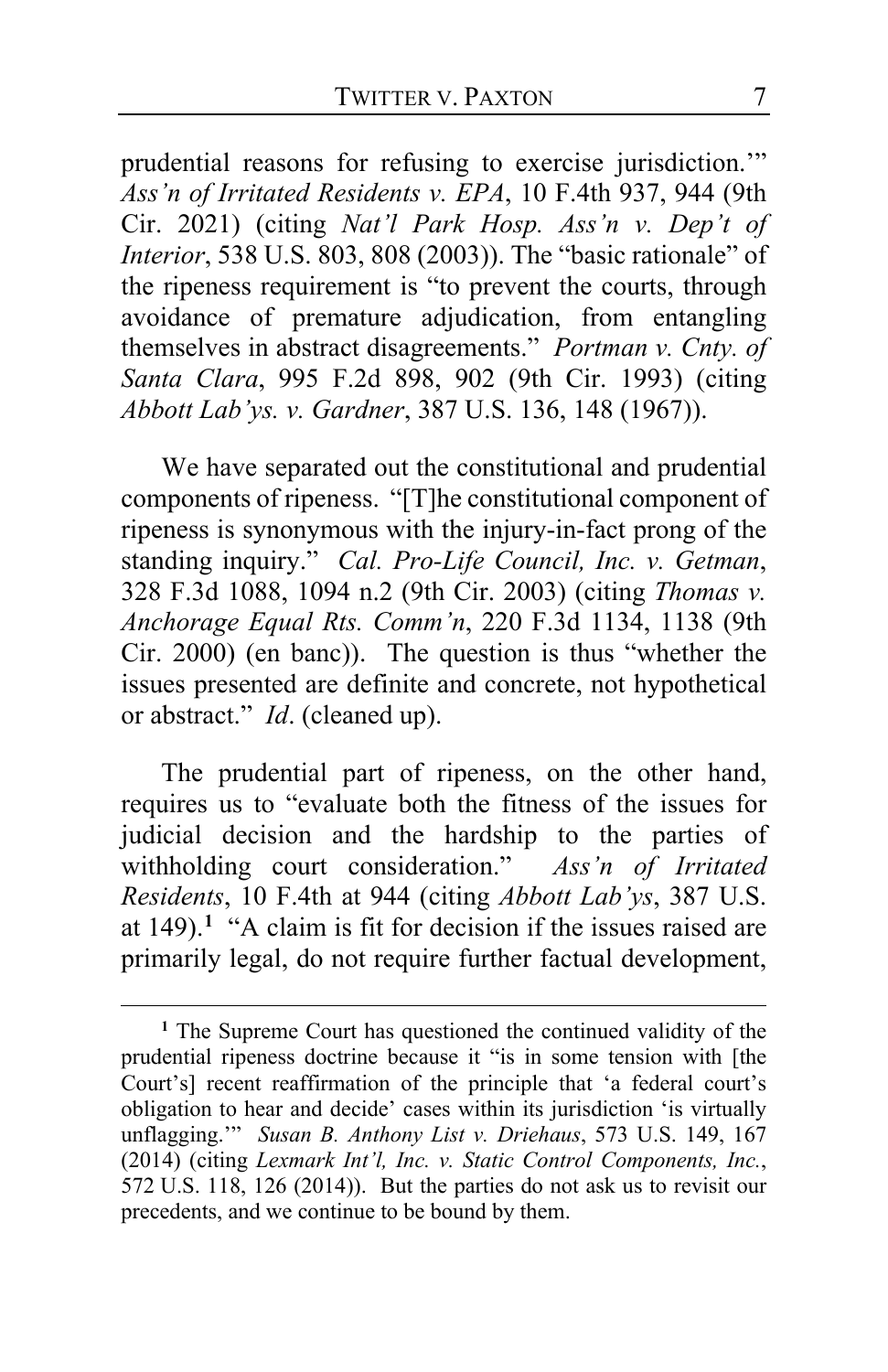and the challenged action is final." *Skyline Wesleyan Church v. Cal. Dep't of Managed Health Care*, 968 F.3d 738, 752 (9th Cir. 2020) (cleaned up). On the hardship prong, we consider whether the action "requires an immediate and significant change in the plaintiffs' conduct of their affairs with serious penalties attached to noncompliance." *Stormans, Inc. v. Selecky*, 586 F.3d 1109, 1126 (9th Cir. 2009) (cleaned up). As part of this prong, we have also considered the hardship to the government from moving forward with the case. *See Thomas*, 220 F.3d at 1142 ("the State and the City would suffer hardship were we to adjudicate this case now."). Even if there is some hardship to the plaintiff from withholding consideration, that hardship may still be "insufficient to overcome the uncertainty of the legal issue presented in the case in its current posture" and thus "fail[] . . . [to] outweigh[] our and the [government's] interest in delaying review." *Colwell v. Dep't of Health & Hum. Servs.*, 558 F.3d 1112, 1129 (9th Cir. 2009) (citation omitted).

We have noted that we "appl[y] the requirements of ripeness and standing less stringently in the context of First Amendment claims." *Wolfson*, 616 F.3d at 1058 (citing *Getman*, 328 F.3d at 1094). But that observation relied on a standing case, *Getman*, and thus relates mainly to the constitutional ripeness of a pre-enforcement suit, not to prudential ripeness. And we have also held that "[t]he prudential considerations of ripeness are amplified where constitutional issues are concerned." *Scott v. Pasadena Unified Sch. Dist.*, 306 F.3d 646, 662 (9th Cir. 2002) (citing *United Pub. Workers v. Mitchell*, 330 U.S. 75, 90–91 (1947)).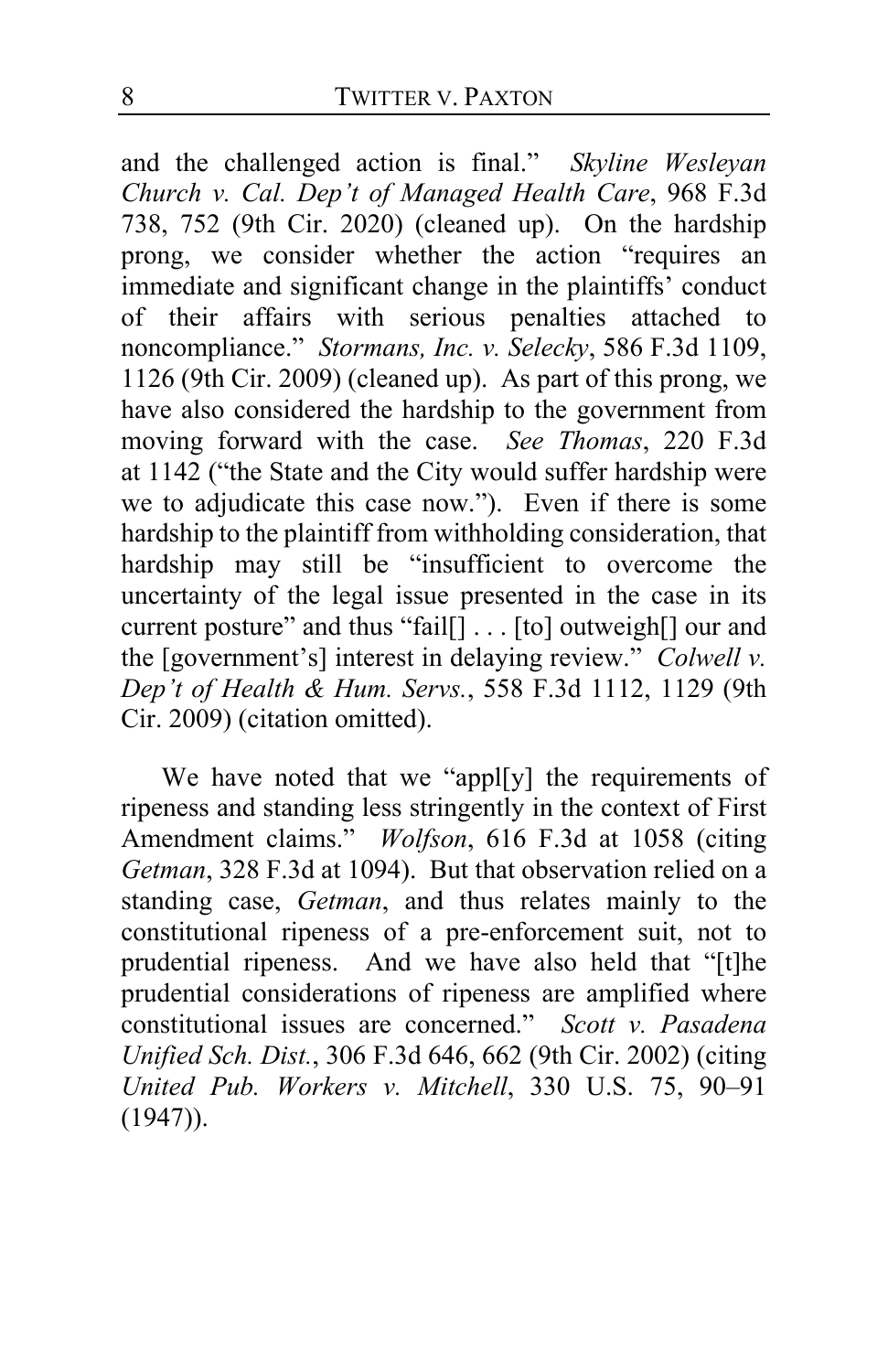Personal jurisdiction and constitutional ripeness are jurisdictional prerequisites. *Ruhrgas AG v. Marathon Oil Co.*, 526 U.S. 574, 584 (1999); *In re Coleman*, 560 F.3d 1000, 1005 (9th Cir. 2009). We "generally may not rule on the merits of a case without first determining that  $[we]$  ha $[ve]$ jurisdiction." *Sinochem Int'l Co. v. Malaysia Int'l Shipping Corp.*, 549 U.S. 422, 430–31 (2007) (citing *Steel Co. v. Citizens for a Better Env't*, 523 U.S. 83, 93–102 (1998)). But "there is no mandatory sequencing of nonmerits issues," and we thus "ha[ve] leeway 'to choose among threshold grounds for denying audience to a case on the merits.'" *Id.*  (citing *Ruhrgas*, 526 U.S. at 584–85). The rationale for this rule is that "jurisdiction is vital only if the court proposes to issue a judgment on the merits." *Snoqualmie Indian Tribe v. Washington*, 8 F.4th 853, 861 (9th Cir. 2021) (cleaned up). Thus when jurisdictional issues would be "difficult to determine," we may instead dismiss a case on a non-merits threshold ground, if doing so is "the less burdensome course." *Id*. (quoting *Sinochem*, 549 U.S. at 436).

### B

Prudential ripeness is a non-merits threshold issue, and personal jurisdiction and constitutional ripeness would be difficult to determine here. We thus instead dismiss the case on prudential ripeness, the "less burdensome course." *See id.*

This case is not prudentially ripe. The issues are not yet fit for judicial decision because OAG has not yet made an allegation against Twitter, because the facts are not yet developed, and because Twitter need not comply with the CID, can challenge it if it is enforced, and could have challenged the CID in Texas state court, Tex. Bus. & Com.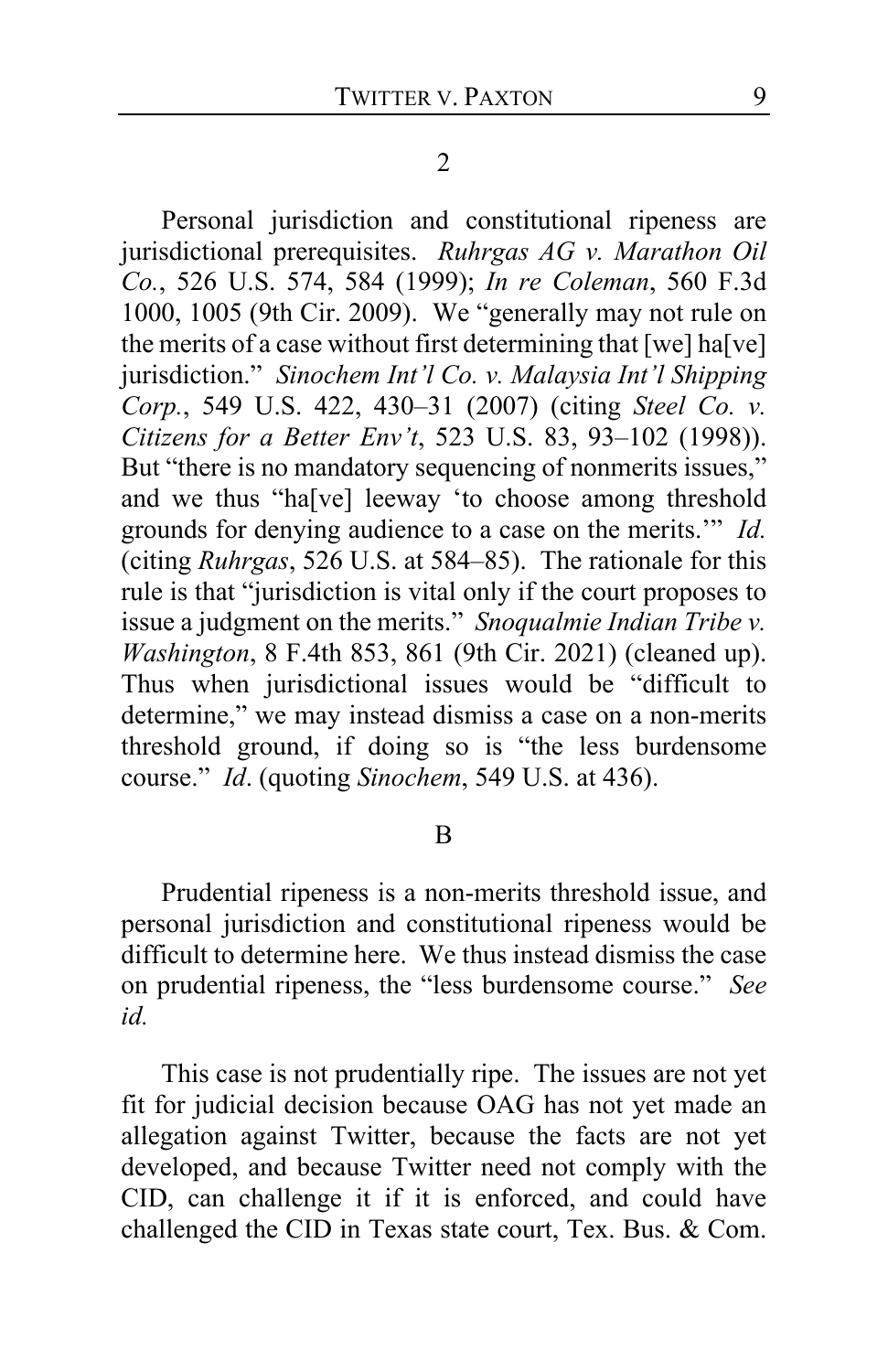Code  $\S 17.61(g)$ . While Twitter could suffer hardship from withholding consideration, adjudicating this case now would require determining whether Twitter has violated Texas's unfair trade practices law before OAG has a chance to complete its investigation. Any hardship to Twitter from the alleged chill of its First Amendment rights is "insufficient to overcome the uncertainty of the legal issue presented in the case in its current posture." *Colwell*, 558 F.3d at 1129.

#### 1

On the first prong, whether the issues are fit for judicial decision, Twitter argues that its claim "is based entirely on acts that have already occurred," and thus that prudential ripeness is satisfied. We disagree. As Twitter argues, the case turns on whether Paxton caused OAG to issue the CID with a retaliatory motive. But it turns on other questions too, and it's as to those other questions that the issues are not yet fit for judicial decision.

If this lawsuit is allowed to go forward, it will force OAG to litigate its entire case on deceptive trade practices in California without even being able to investigate it and figure out if it wants to pursue it or not. Here's how: The elements of a First Amendment retaliation claim are (1) that the plaintiff was "engaged in a constitutionally protected activity," (2) that the "Defendants' actions would chill a person of ordinary firmness from continuing to engage in the protected activity," and (3) that "the protected activity was a substantial or motivating factor in Defendants' conduct." *Sampson v. Cnty. of Los Angeles*, 974 F.3d 1012, 1019 (9th Cir. 2020) (citation omitted). Even if content moderation is protected speech, making misrepresentations about content moderation policies is not. *See Va. State Bd. of Pharmacy v. Va. Citizens Consumer Council, Inc.*, 425 U.S. 748, 772 (1976) (misleading commercial speech is not protected). If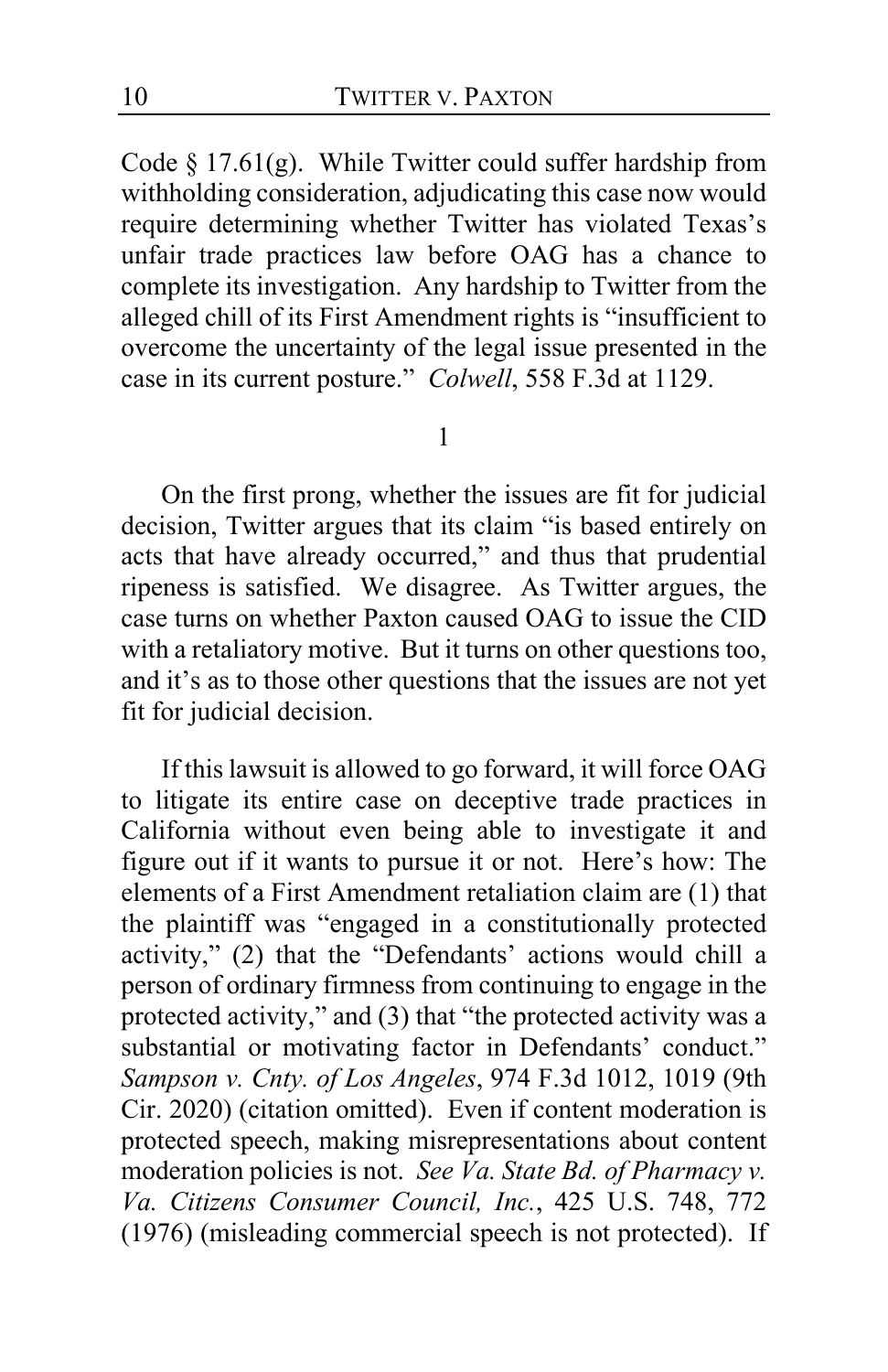Twitter's statements are protected commercial speech, then OAG's investigation would be unlawful if it would chill a person of ordinary firmness from speaking, and if it was caused in substantial or motivating part by Twitter's content moderation decisions. *Sampson*, 974 F.3d at 1019 (citation omitted). But if Twitter's statements are misleading But if Twitter's statements are misleading commercial speech, and thus unprotected, then Twitter's content moderation decisions would be a proper cause for the investigation, because they would be the very acts that make its speech misleading.

In this way, addressing Twitter's claim would require the district court to determine whether Twitter had made misrepresentations. But misrepresentations are exactly what are prohibited by Texas's unfair and deceptive trade practices law; this is the very thing that Paxton claims OAG is trying to investigate. And at this stage, OAG hasn't even alleged that there is a violation; OAG is just trying to look into it. Whether Twitter's statements were misrepresentations is not solely a legal issue because it depends on "further factual amplification." *United States v. Lazarenko*, 476 F.3d 642, 652 (9th Cir. 2007). Allowing this case to go forward would force OAG to litigate the merits in a defensive posture in a different jurisdiction, without being able to investigate its own potential claims.

Indeed, allowing this case to go forward would limit many legitimate investigations, because they could chill First Amendment rights. Consider a civil antitrust investigation. Are the business executives legitimate Are the business executives legitimate targets? Or are their First Amendment rights to speak freely among themselves being chilled? If this case were ripe, then the target of an antitrust investigation could sue the government and force it to try its entire case before it even decides whether it wants to allege a violation.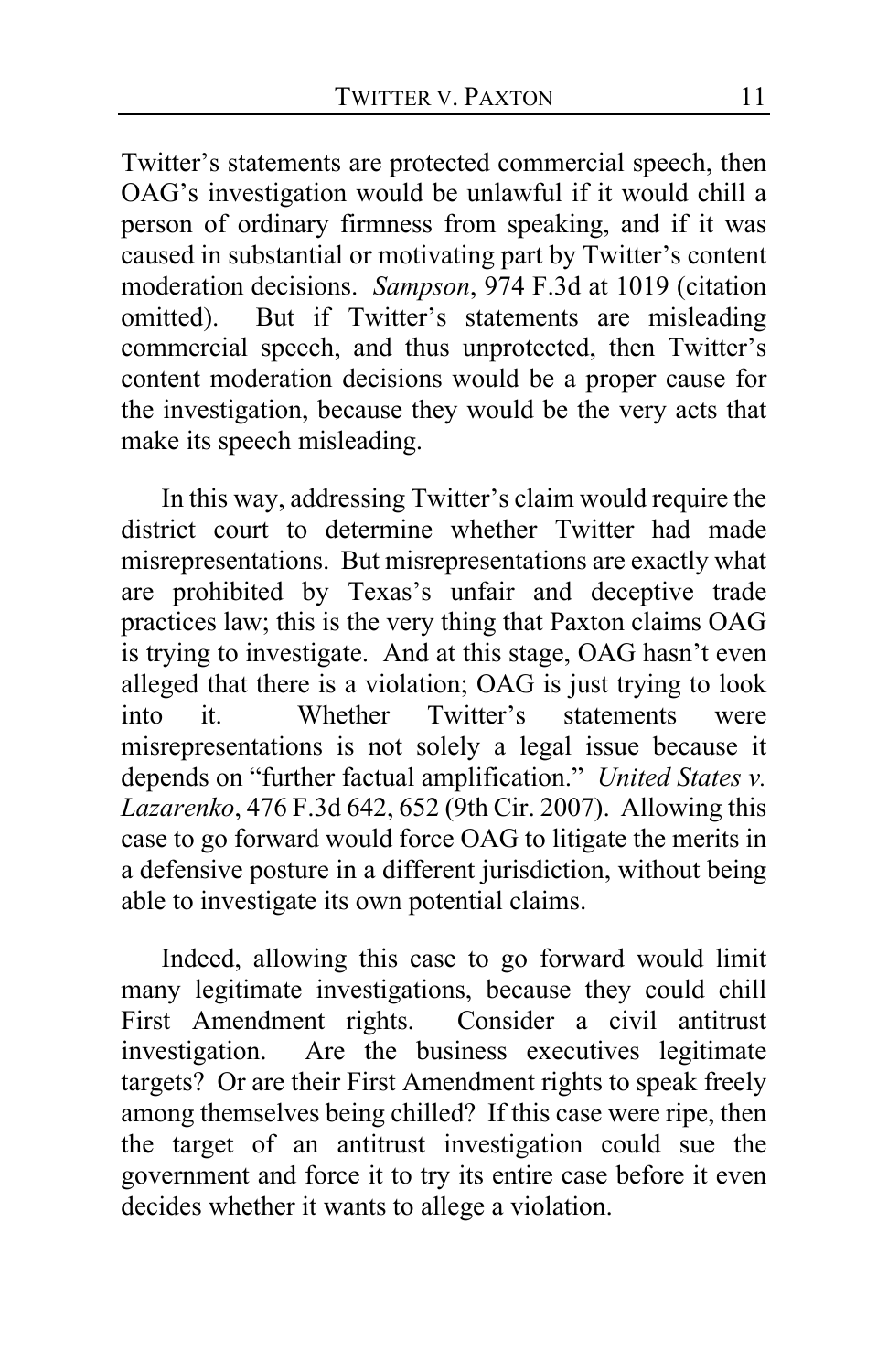In addressing a related but separate issue, the Supreme Court avoided this very outcome, observing that it "would require federal courts to determine the constitutionality of state laws in hypothetical situations where it is not even clear the State itself would consider its law applicable." *Morales v. Trans World Airlines, Inc.*, 504 U.S. 374, 382 (1992). Finding this case ripe would require federal courts in California to determine the constitutionality of Texas's unfair trade practices law in a hypothetical situation, before Texas has even decided whether its law applies.

#### 2

Withholding consideration could lead to some hardship for Twitter: the alleged chill of its First Amendment rights. But on the hardship prong, we also consider "whether the [state] action requires immediate compliance with its terms." *Skyline*, 968 F.3d at 752. Twitter has alleged a chill on its First Amendment rights. But because Twitter need not comply with the CID, OAG has taken no action that requires immediate compliance.

Moreover, any hardship to Twitter is minimized because Twitter may still raise its First Amendment claims before OAG brings an unfair trade practices suit. If OAG moves to enforce the CID, Twitter can raise its First Amendment claims at that time, before any duty to comply applies, and without facing any charges under the underlying Texas unfair business practices statute. Twitter also could have challenged the CID in Texas state court. Tex. Bus. & Com. Code § 17.61(g).

And we can also consider the hardship to OAG. *See Thomas*, 220 F.3d at 1141–42 (assessing hardship to the government from finding case ripe). Allowing this case to go forward would force OAG to litigate its case in federal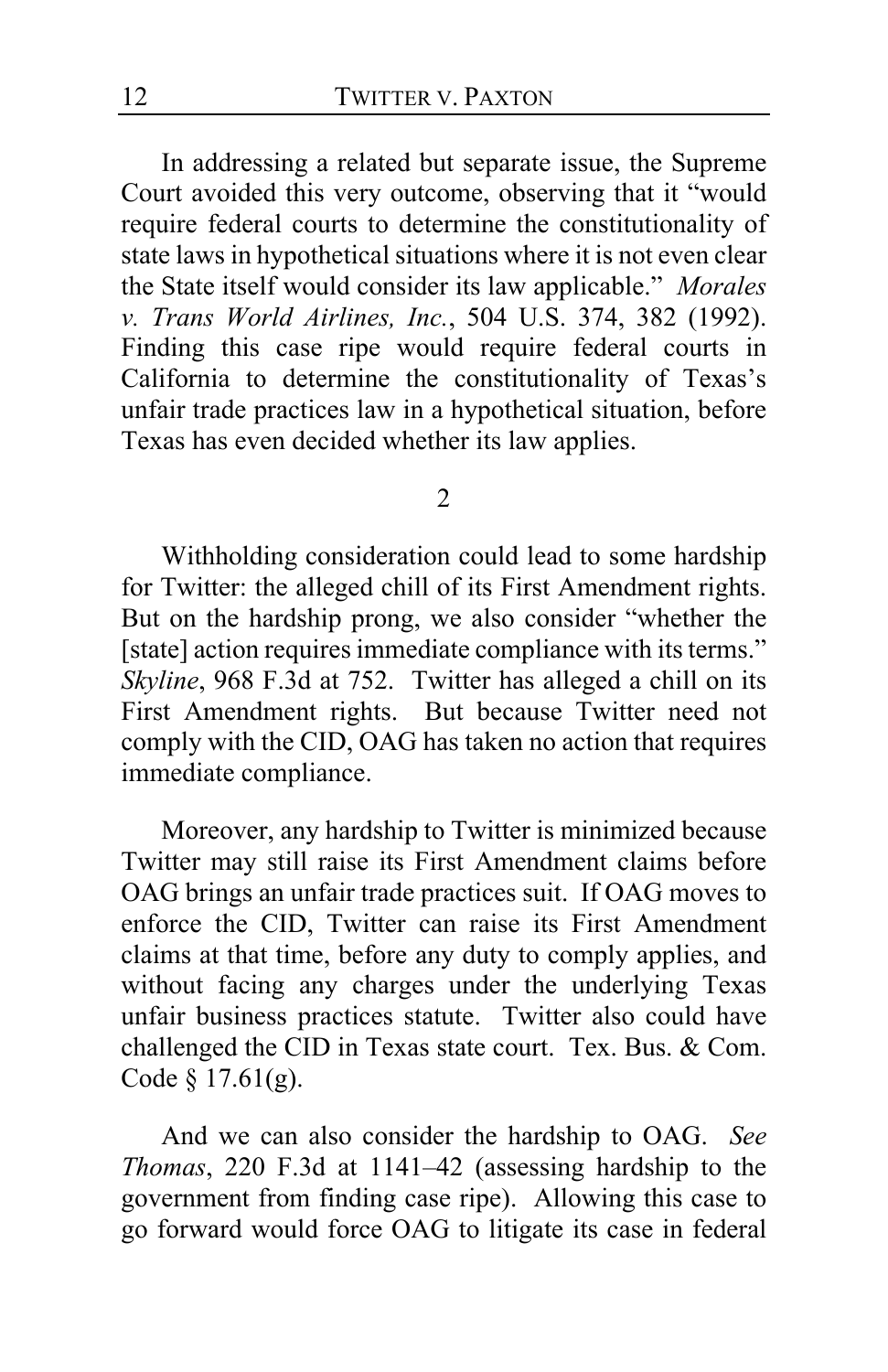court in California, without being able to first investigate its own potential claims. That would undermine Texas's state sovereignty. States can investigate whether businesses make misrepresentations. Finding this case ripe would make some of those investigations impossible.

Thus any "hardship [to Twitter] is insufficient to overcome the uncertainty of the legal issue presented in the case in its current posture," and "fail[s] . . . [to] outweigh[] our and the [Attorney General's] interest in delaying review." *Colwell*, 558 F.3d at 1129 (citation omitted).

 $\mathcal{C}$ 

### 1

Twitter argues that OAG's investigation is illegitimate because matters of "editorial judgment" can never be investigated. In doing so, it analogizes its statements about content moderation (that it moderates content without considering viewpoint) to the slogans like "all the news that's fit to print" and "fair and balanced." Twitter and amici also rely on cases highlighting the dangers in "government editorial oversight." *See Miami Herald Publ'g Co. v. Tornillo*, 418 U.S. 241, 258 (1974); *Bullfrog Films, Inc. v. Wick*, 847 F.2d 502, 510 (9th Cir. 1988).

We reject these arguments. First, *Bullfrog Films* and *Miami Herald* addressed government regulations or statutes which themselves required balance. 847 F.2d at 505 (federal regulations); 418 U.S. at 244 (state statute). Here, by contrast, Twitter has made statements about balance, and so the danger from *Bullfrog Films* and *Miami Herald* is absent. Twitter's statements can be investigated as misleading just like the statements of any other business.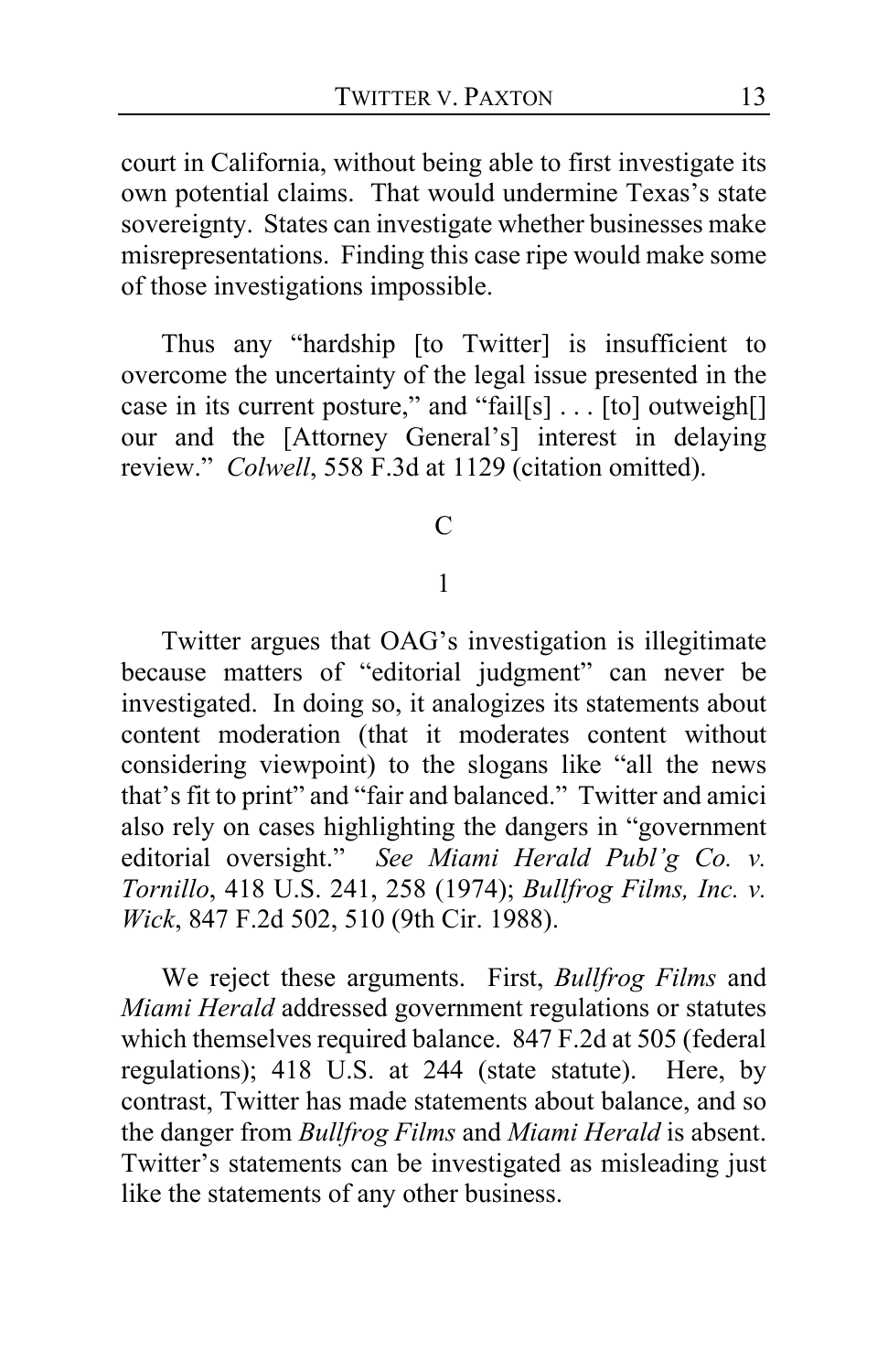Second, Twitter's analogy to "all the news that's fit to print" is a puffery argument, the essence of which is that no one would understand its statements about content moderation to be literally true. We disagree. No one believes that the New York Times literally prints "all the news that's fit to print," but a reasonable person could think that Twitter's statements about content moderation were true. *Cf. Knievel v. ESPN*, 393 F.3d 1068, 1073–74 (9th Cir. 2005) (deciding whether allegedly defamatory statement could be believed by a reasonable person).

#### 2

Twitter also relies on a series of First Amendment cases to argue that "even informal threats of legal sanction, when used as a means to punish or restrict a person's exercise of First Amendment rights, create an immediate First Amendment injury that courts may remedy." *See, e.g.*, *Bantam Books v. Sullivan*, 372 U.S. 58 (1963). Paxton responds that those cases are "generalized First Amendment principles" that don't apply here and largely don't discuss ripeness at all. It's true that some of these cases don't discuss ripeness. And regardless, a closer look at them shows that they don't support finding ripeness here. We first discuss Twitter's foundational case, *Bantam Books*, and then address our precedents.

a

*Bantam Books* was different from this case in three ways: it dealt with obscenity, it addressed a state regulatory scheme that "provide[d] no safeguards whatever against the suppression of nonobscene, and therefore constitutionally protected, matter," 372 U.S. at 70, and it did not address ripeness.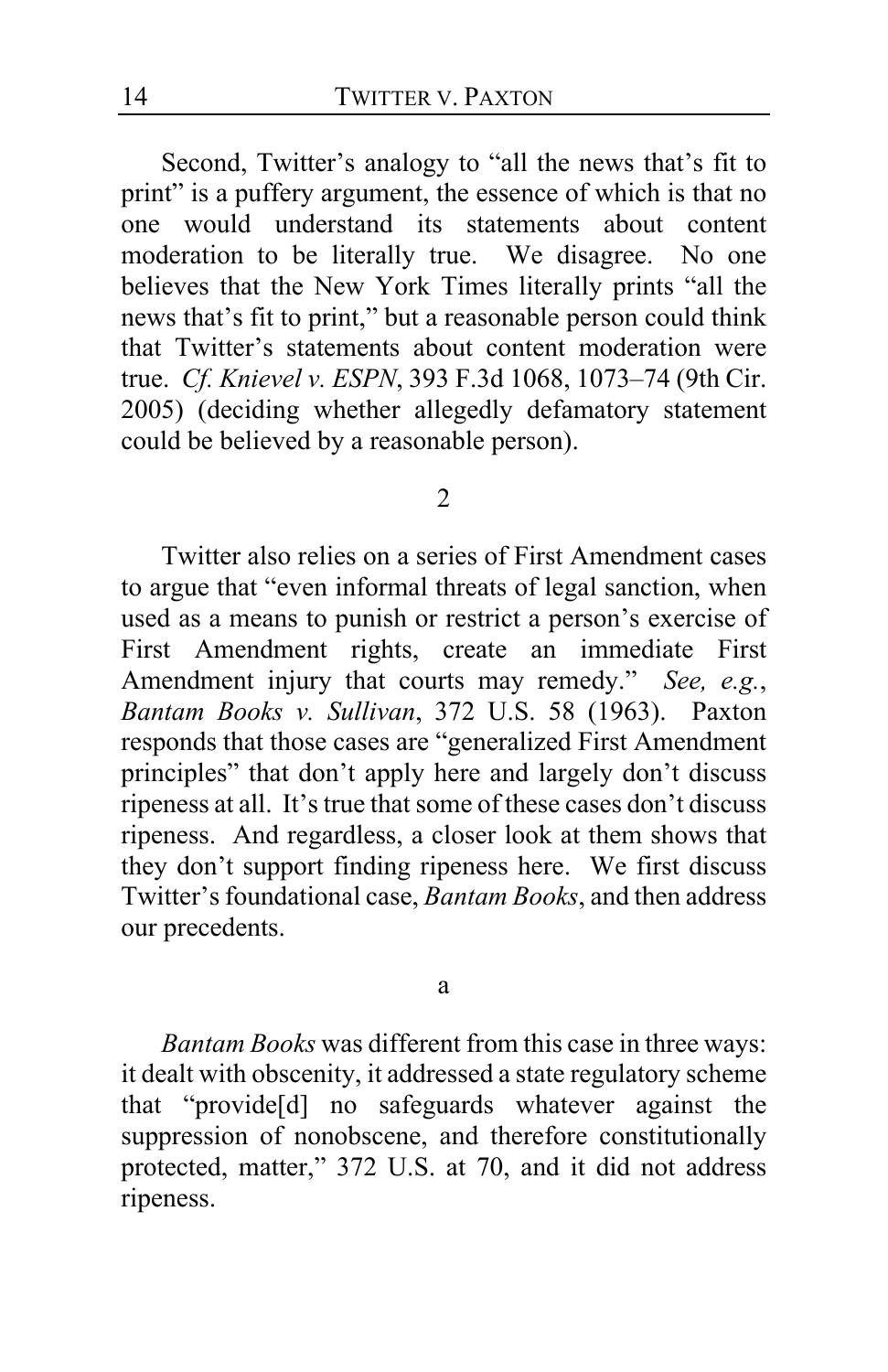The threat to speech in *Bantam Books* came from the "Rhode Island Commission to Encourage Morality in Youth," a state regulatory body whose mission was to "educate the public concerning any book, picture, pamphlet, ballad, printed paper or other thing containing obscene, indecent or impure language, or manifestly tending to the corruption of the youth." *Id*. at 59. The Commission contacted distributors of these books, told them that the books were objectionable, thanked them in advance for their cooperation, reminded them that the Commission recommended "purveyors of obscenity" for prosecution, and told them that copies had been forwarded to local police departments. *Id*. at 61–63. Several publishers sued, and the Supreme Court held that the Commission's acts violated the First Amendment.

The Court's holding was rooted in the complexity of its obscenity jurisprudence. It first pointed out that although obscenity is not protected speech, state regulation of obscenity also is subject to "an important qualification," which is that the test for obscenity is complex and requires safeguards in its application. *Id*. at 65 (citing *Roth v. United States*, 354 U.S. 476, 488 (1957)). The problem with the Commission was that it had no safeguards at all: There was no judicial review of the notices, no notice and hearing, and it levied vague and uninformative allegations. *Id*. at 70–71. It was these faults that led the Supreme Court to say that "[t]he procedures of the Commission are radically deficient" and to call them a "system of informal censorship." *Id*. at 71.

*Bantam Books* differs from this case. First, unlike obscenity, the test for misleading or untruthful commercial speech contains no analogous complexities or qualifications. *See Va. State Bd. of Pharmacy*, 425 U.S. at 772.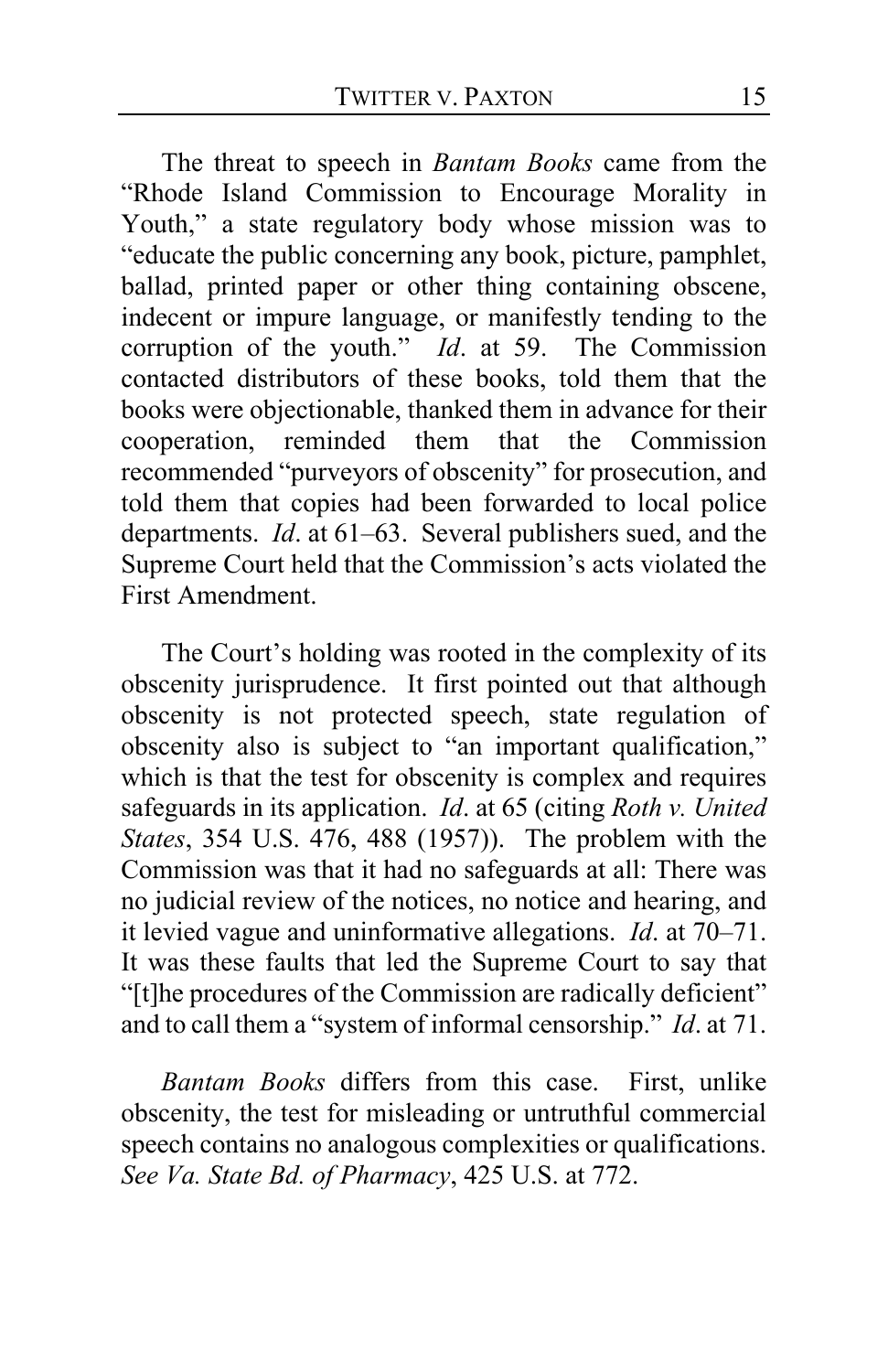Second, unlike the Commission, OAG has not alleged that the law has been broken; it has started an investigation and requested documents.Even a statement like "I'll fight them with all I've got" is not an allegation that Texas's law has been violated.

Third, unlike the Commission's, OAG's actions come with procedural safeguards: If OAG moves to enforce the CID, Twitter can raise its First Amendment defense then, before there are any underlying charges. Twitter also could have challenged the CID in Texas state court. Tex. Bus. & Com. Code § 17.61(g). In *Bantam Books*, there were no such opportunities.

Ultimately, in *Bantam Books*, the Supreme Court "look[ed] through forms to the substance" and found that the Commission was just a "system of informal censorship." *Id*. at 67, 71. OAG's investigation is not a system of informal censorship. *Bantam Books* does not support finding ripeness here.

### b

Along with *Bantam Books*, Twitter relies on several of our cases from the last few decades. Some of these cases don't address ripeness at all, and others involve facts that are very different from this case.

Twitter cites *White v. Lee* to argue that "retaliatory investigations can inflict First Amendment injuries by chilling speech." 227 F.3d 1214, 1228 (9th Cir. 2000). And it's true that *White* held that a retaliatory investigation violated the targets' First Amendment rights. 227 F.3d at 1228. But the case doesn't address ripeness at all. And even more to the point, in *White*, the entire investigation had already taken place: The government investigated for several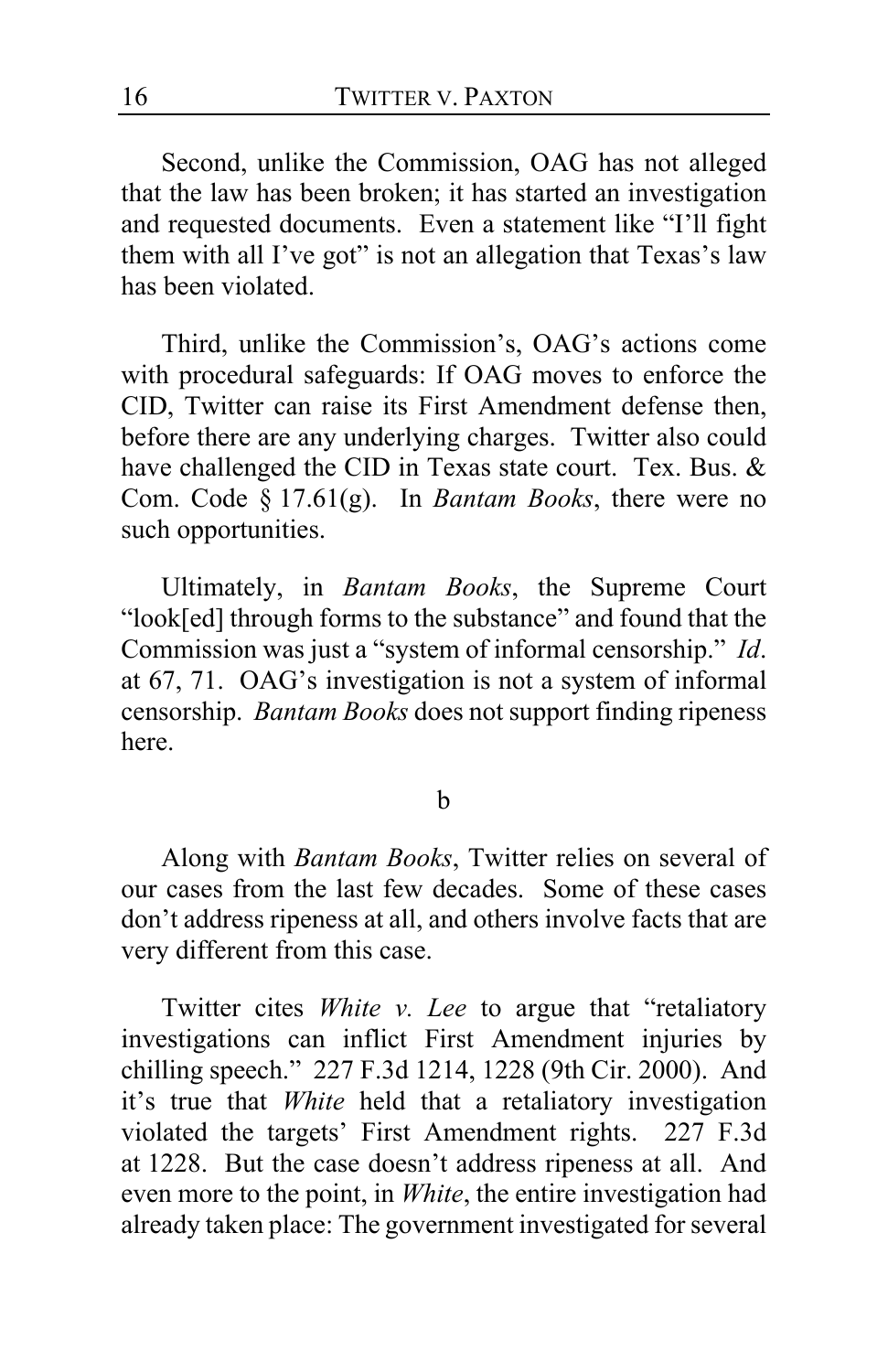months and "ultimately concluded that no violation had occurred and that the [plaintiffs] had engaged solely in activity protected by the First Amendment." *Id*. at 1220. Only at that point did the plaintiffs file a § 1983 suit. *White*  thus says little about this case, in which the investigation is still ongoing.

There is another difference: In *White*, the plaintiffs would have had no opportunity to challenge any aspect of the investigation until formal charges were brought, at which point they could have faced a large fine. *Id*. at 1222. But here, as the district court pointed out, "Twitter faces no such consequence" because it can raise its First Amendment defense if Paxton moves to enforce the CID.**[2](#page-16-0)**

*Wolfson* also doesn't apply. 616 F.3d at 1058. One claim in *Wolfson* was prudentially ripe because it was "primarily legal and d[id] not require substantial further factual development*.*" *Id*. at 1060. Here, by contrast, Twitter's claim involves determining whether it has misrepresented its content moderation policies. That question requires more factual development; indeed, developing those facts is the very subject of OAG's investigation. In *Wolfson*, there was no investigation.**[3](#page-16-1)**

<span id="page-16-1"></span>**<sup>3</sup>** *Ariz. Right to Life*, 320 F.3d at 1002, similarly does not apply for this reason. In that case, there was no investigation, and the plaintiffs

<span id="page-16-0"></span>**<sup>2</sup>** As the district court pointed out, *Lacey v. Maricopa County*, 693 F.3d 896 (9th Cir. 2012), and *Sampson*, 974 F.3d at 1019, do not apply for the same reason. In *Lacey*, the prosecuting attorney had authorized the plaintiffs' arrest, 693 F.3d at 922–23, and in *Sampson*, the plaintiff was threatened with a loss of custody of a child, 974 F.3d 1020– 21. Because Twitter can raise its First Amendment challenge in an action by OAG to enforce the CID, it faces no such consequences.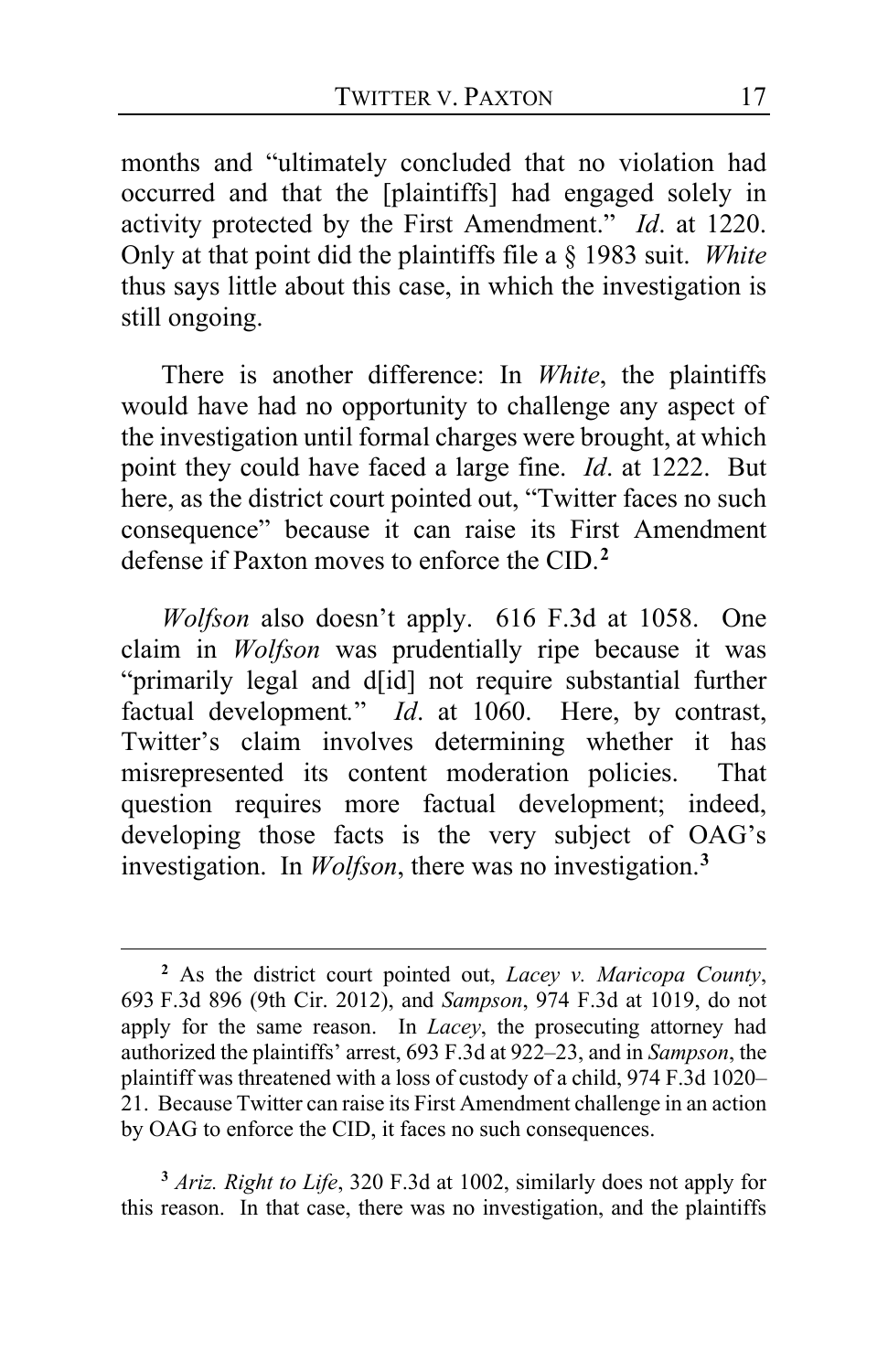Finally, *Brodheim v. Cry*, 584 F.3d 1262 (9th Cir. 2009), doesn't apply because it arose in a very different context. *Brodheim* addressed neither standing nor ripeness. And it concerned a state prison official's alleged retaliatory threat against a state prisoner. *Id*. The case does not apply because its rule was rooted in the disparity in power and control between prison officials and inmates, and such a disparity is not present here.

In *Brodheim*, in response to an inmate's administrative complaint, a prison official told the inmate, "I'd also like to warn you to be careful what you write, req[u]est on this form." *Id*. at 1266 (alteration in original). A non-selfexecuting CID that can be challenged when enforced (and could have been challenged before enforcement) does not create the same threat of further sanctions as this prison official's alleged threat.

3

For his part, Paxton asks us to find this case unripe by relying on *Reisman*, 375 U.S. 440. We decline to do so. *Reisman* doesn't apply for a simple reason: It's not about the First Amendment and it's not about ripeness.

In *Reisman*, the IRS served a married couple's accountants with a document request. 375 U.S. at 443. The couple's lawyer sued, arguing that the accountants might comply and that their compliance would violate the attorneyclient privilege. *Id*. at 442. He also argued that the request was an unreasonable seizure and that it violated his clients'

alleged a desire to engage in conduct likely prohibited. That case also only addressed standing, and thus did not address prudential ripeness at all.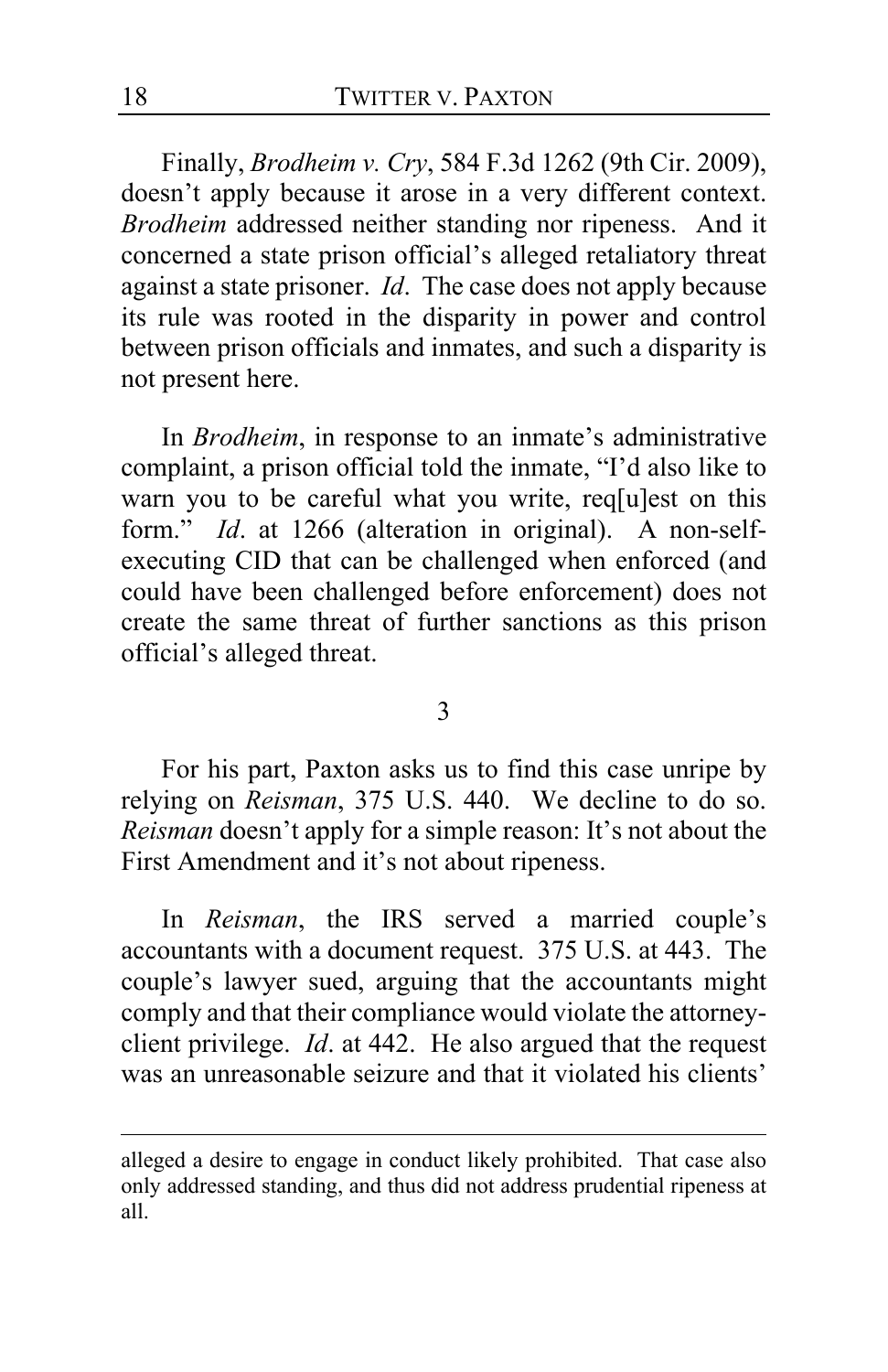rights against self-incrimination. *Id*. The Supreme Court dismissed the case, but not because it was unripe. Rather, the Court dismissed the case for "want of equity." *Id*. at 443. Because the petitioners could challenge the document request "on any appropriate ground," the Court held that they had "an adequate remedy at law" and thus dismissed the case. *Id*. at 443, 449.

This case is different from *Reisman* because it involves the First Amendment, under which a chilling effect on speech can itself be the harm. *Wolfson*, 616 F.3d at 1059 (citing *Virginia v. Am. Booksellers Ass'n*, 484 U.S. 383, 393 (1988)). The key to the holding in *Reisman* was that there had not yet been an injury: The Court held that the remedy specified by Congress (to challenge the document request) "suffer[ed] no constitutional invalidity." *Reisman*, 375 U.S. at 450. In other words, the injury in *Reisman* would only occur if the document request were satisfied. The Court dismissed the case because there was a way for the petitioners to avoid any potential injury while following the statutory process. That's not the case here. Twitter has alleged that its injury has already occurred; there is no way for it to avoid its alleged injury by challenging the document request later. (Of course, whether that injury is sufficient for standing and constitutional ripeness is a separate issue, and one that we decline to address, as discussed above.) *Reisman* also isn't about ripeness: Indeed, it doesn't mention ripeness at all.**[4](#page-18-0)**

<span id="page-18-0"></span>**<sup>4</sup>** *Zimmer v. Connett*, 640 F.2d 208 (9th Cir. 1981), does not apply for the same reason. That case also concerned a document request from the IRS to a taxpayer, and we dismissed the case "[b]ecause the taxpayer had an adequate remedy at law." *Id*. at 209.